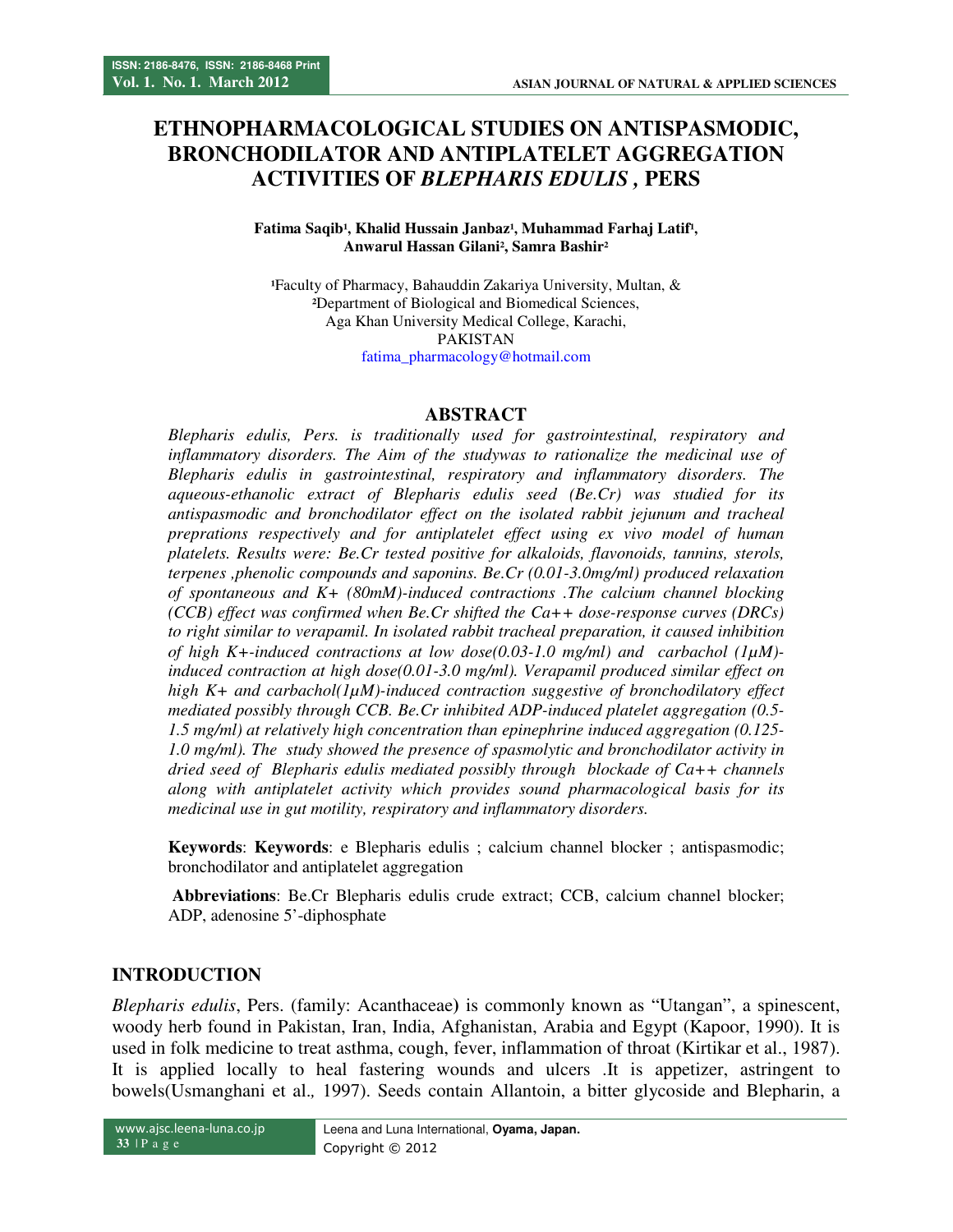glucoside (Said, 1972). Catechol and tannin are also known to be present in this plant (Baqur, 1989) .Dihydrofurano-dihydrocoumarin was first detected as occurring in nature in this plant (Dymock et al., 1972).

Phytochemical studies revealed the presence of benzoxazine glucoside, banzoxazolone (Chatterjee et al., 1990) and blepharin (β-D-glucoside of 2-hydroxy-(2H, 4H)-1, 4-benzoxazine-3-one (Sahu et al., 1990). *Blepharis edulis* has been reported to exhibit antibacterial and antifungal activity (Keymanesh et al., 2009). Antioxidant activity of *Blepharis edulis* is due to the presence of phenolic compounds; benzoxazine glucoside, benzoxazolone, phenolic acids and flavone glycosides (Surveswaran et al., 2007).It is also screened to possess anticancer activity (Hussein et al., 1982).However, the plant has not been studied for antispasmodic, bronchodilator and antiplatelet aggregation activities. This study was aimed at providing pharmacological basis for its folkloric use in spasmodic, asthmatic and inflammatory disorders.

### **MATERIALS AND METHODS**

### **Plant material and preparation of crude extract**

Whole plant of *Blepharis edulis*, Pers. was collected from botanical garden of Bahauddin Zakariya University Multan was identified with the kind cooperation of an expert taxonomist (Professor Dr. Mumtaz Hussain Bukhari) from the Institute of Pure and Applied Biology at Bahauddin Zakariya University Multan, Punjab, Pakistan. A sample voucher (BE-SE-675-1) was submitted to the herbarium of Institute of Pure and Applied Biology at Bahauddin Zakariya University Multan, Punjab, Pakistan. The plant material was shade-dried and rendered free from soil and adulterated material and coarsely ground by electrical device. The powdered material was soaked into aqueous-ethanol (80%) for 72h with occasional shaking. The soaked material was rendered free from plant debris by passaing through a muslin cloth and fluid portion was filtered through a fine filter paper (Williamson et al., 1998). The above mentioned extraction procedure was repeated twice on the plant debris and filtrate was subsequently combined before subjecting to evaporation under reduced pressure on a rotary evaporator to thick paste like mass of dark brown colour, i.e., crude extract of *Blepharis edulis* , yielding approximately 17%  $(w/w)$ .

### **Phytochemical Analysis**

Phytochemical screening of crude extract of *Blepharis edulis* was carried out qualitatively for the presence of alkaloids, flavonoids tannins, phenols, saponins, coumarins, anthraquinones, sterols and terpenes (Tona et al., 1998)

### **Drugs and animals**

Acetylcholine (Ach), carbachol (CCh), Verapamil hydrochloride, Adenosine 5' -diphosphate, Epinephrine bitartrate salt and Sodium citrate were purchased from Sigma Chemical Company, St. Louis, MO, USA..Chemicals used for making physiological salt solutions were potassium chloride(Sigma Chemicals Co.), calcium chloride, glucose, sodium bicarbonate, magnesium chloride, magnesium sulfate, potassium dihydrogen phosphate, sodium dihydrogen phosphate(Merck, Darmstadt, Germany) and sodium chloride from BDH Laboratory supplies, Poole England. All chemicals used were of the analytical grade available and solubilized in distilled water/saline. The vehicle used for solubilization of drugs had no effect on tissue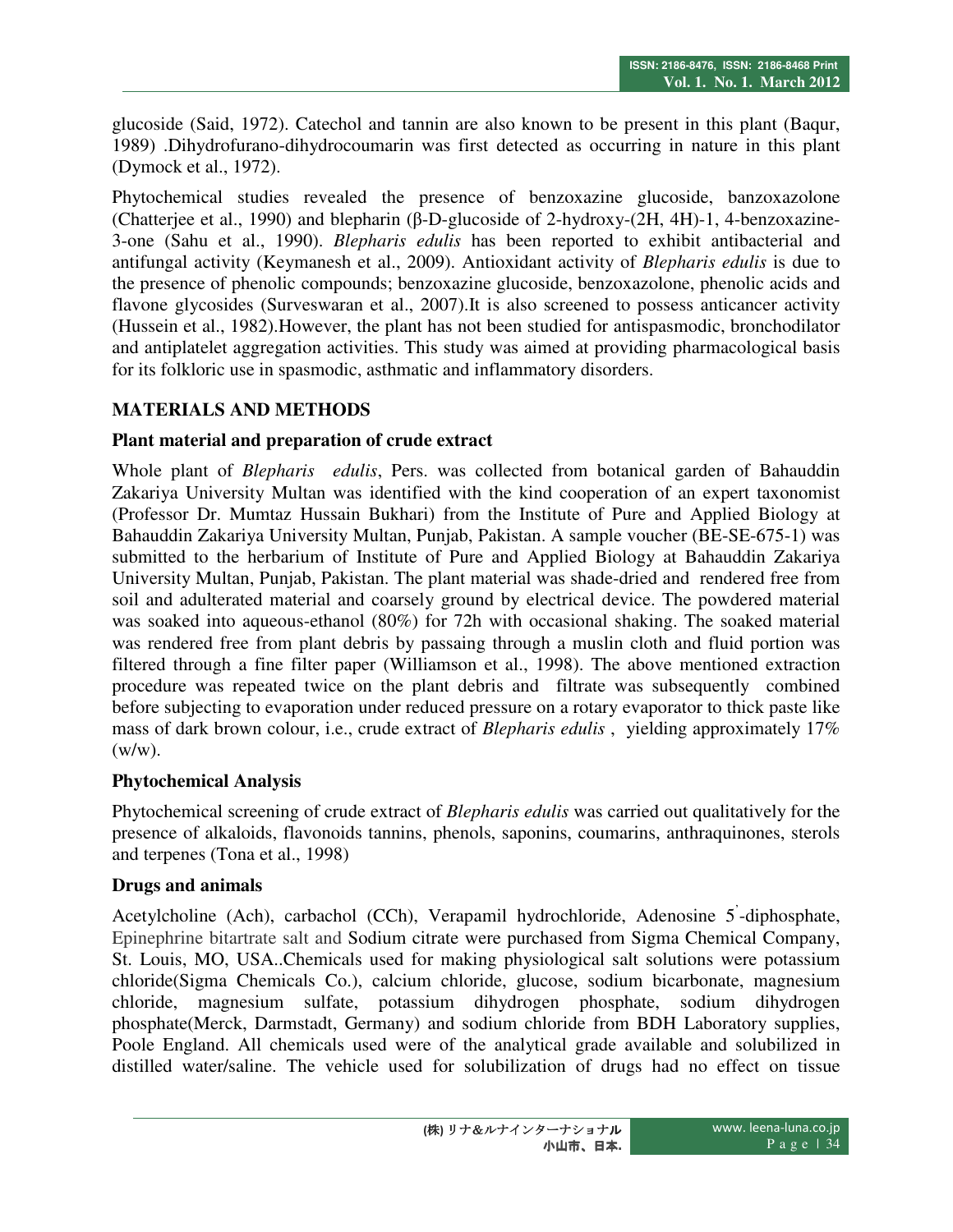contractility in the control experiments. Stock solutions of all chemicals were made fresh in normal saline on the day of experiment,

 Animals used in this study, adult rabbits (1.0-1.5kg) of either sex and local breed were housed at the Animal House of The Aga Khan University, Karachi, maintained at temperature of  $23{\text -}25\textdegree$ C and were given standard diet and tap water. Experiments performed complied with the rulings of the Institute of Laboratory Animals Resources, Commission on Life Sciences, National Research Council (NRC, 1996) and approved by the Ethical Committee of the Aga Khan University Karachi.

## **ISOLATED TISSUE EXPERIMENTS**

### **Rabbit Jejunum**

 The spasmolytic activity of plant material was studied by using isolated rabbit jejunum preparations (Gilani et al.,2007) .Respective segments of 2cm in length were suspended individually in 10ml tissue baths containing Tyrode's solution, maintained at  $37<sup>0</sup>C$  and aerated with a mixture of 95% Oxygen 5% and Carbon dioxide (Carbogen).The composition of the Tyrode's solution in mM was NaCl 136.9, NaHCO<sub>3</sub> 11.90, KCl 2.68, MgCl<sub>2</sub> 1.05, NaH<sub>2</sub>PO<sub>4</sub>  $0.42$ , CaCl<sub>2</sub> 1.8 and glucose 5.55 (pH 7.4). Intestinal responses were recorded isotonically using Bioscience transducers and Oscillograph. Each tissue was allowed to equilibrate for at least 30 min before the addition of any drug and then stabilized with a sub-maximal concentration of Ach (0.3µM) and the bath fluid was subsequently replaced with normal Tyrode solution before starting the experiment. Under these experimental conditions, rabbit jejunum exhibits spontaneous rhythmic contractions, allowing the testing of relaxant (spasmolytic) activity directly without the use of any agonist.

For elucidation of mechanism of spasmolytic effect, high  $K^+(80m)$  was used to depolarize the isolated tissue which in turn produced sustained contractions (Farre et al., 1991). The plant material was then added in a cumulative fashion to obtain concentration-dependant inhibitory responses (Van-Rossum, 1963). The relaxation of isolated tissue preparations was expressesd as percent of control response mediated by added high K<sup>+</sup> concentrations.

To confirm the  $Ca^{++}$  antagonist property of the test substances, the tissue was allowed to stabilize in normal Tyrode's solution, which was then replaced with  $Ca^{++}$ -free Tyrode solution containing EDTA (0.1mM) for 30 minutes in order to remove  $Ca^{++}$  from the tissues. This solution was further replaced with  $K^+$ -rich and  $Ca^{++}$ -free Tyrode's solution having the following composition (mM): KCl 50, NaCl 91.04, MgCl<sub>2</sub> 1.05, NaHCO<sub>3</sub> 11.90, NaH<sub>2</sub>PO<sub>4</sub> 0.42, glucose 5.55 and EDTA 0.1. Following incubation period of 30min, control concentration-response curves (CRCs) of  $Ca^{++}$  (CaCl<sub>2</sub>) were obtained. When the control CRCs of  $Ca^{++}$  were found superimposable (usually after two cycles) the tissue was pretreated with the crude extract for 60 min to test the possible CCB effect. The CRCs of  $Ca^{++}$  were reconstructed in the presence of various concentrations of test material. Verapamil was used as a positive control.

### **Rabbit trachea**

The trachea was dissected out and kept in Kreb's solution. The tracheal tube was cut into rings 2- 3mm wide. Each ring was opened by longitudinal cut on ventral side opposite to the smooth muscle layer, forming a tracheal strip with a central part of smooth muscle in between cartilaginous portions on the edges. The preparation was suspended in a 20 ml tissue bath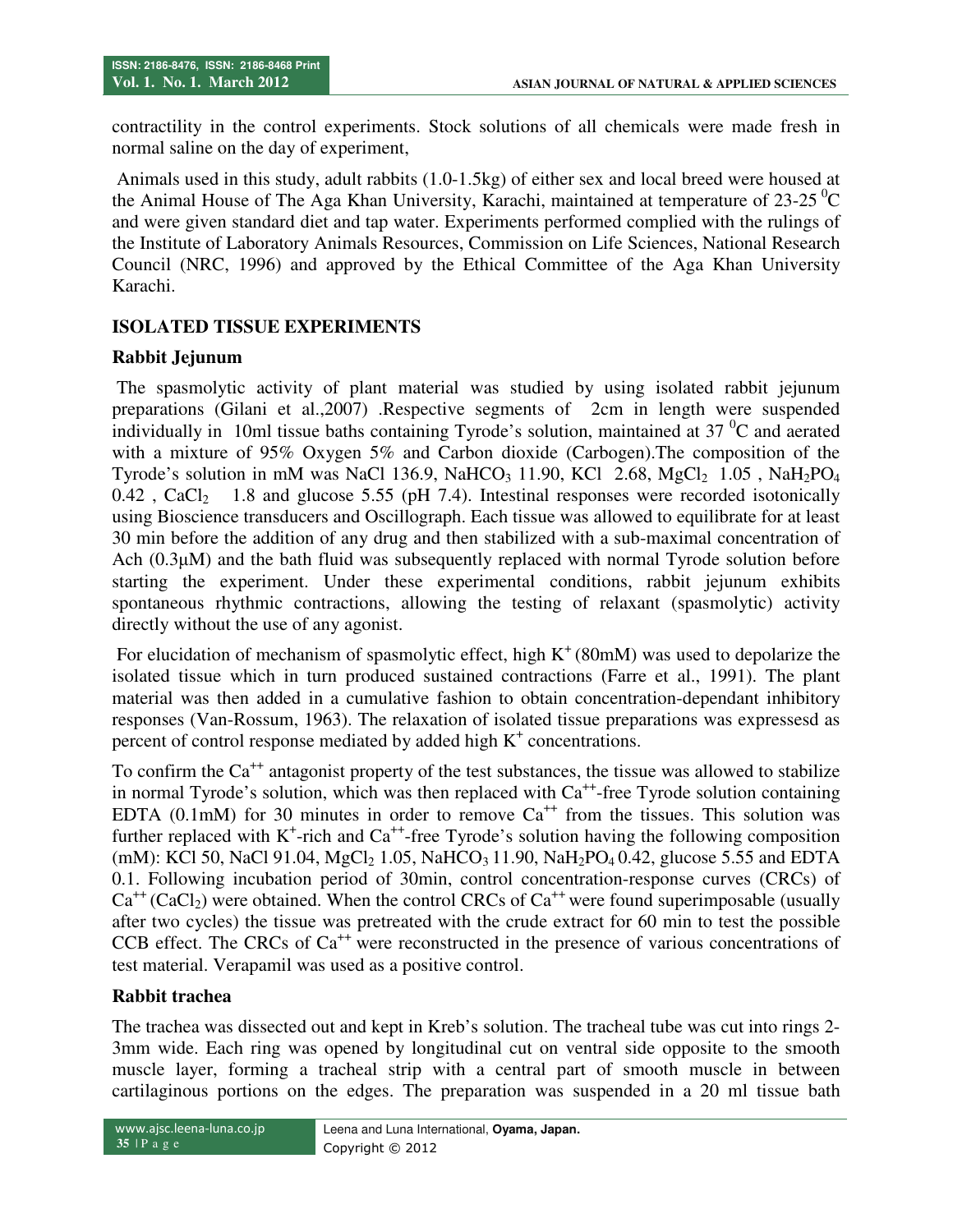containing Kreb's physiological salt solution at  $37<sup>0</sup>C$  aerated with carbogen. The composition of Kreb's solution was (mM): NaCl, 118.2, NaHCO<sub>3</sub> 25.0, CaCl<sub>2</sub> 2.5, KCl 4.7, KH<sub>2</sub>PO<sub>4</sub> 1.3, MgSO4 1.2 and glucose 11.7 (pH 7.4). A tension of 1g was applied to each of tracheal strip and was kept constant throughout the experiment. The tissue was equilibrated for one hour before the addition of any drug. High  $K^+$  (80 mM) and carbachol(  $1\mu$ M) were used to stabilize the respective preparations until constant responses of each agonist were achieved. Then their sustained contractions were obtained and relaxant effect of the crude extract was assessed by adding in a cumulative fashion .Isometric responses were recorded on a Grass model 7 Polygraph (Grass Instrument Company, Quincy, MA, USA). Verapamil was used as a positive control.

## **Preparation of human platelets**

Blood was taken by vein puncture from normal human volunteers reported to be free of medication for one week. Blood samples were mixed with 3.8% (w/v) sodium citrate solution (9:1) in order to prevent coagulation .Blood samples were centrifuged at  $260 \times g$ ,  $20\degree$ C for 15 min to obtain platelet rich plasma (PRP) Platelet count was determined by phase contrast microscopy and all aggregation studies were carried out at  $37<sup>0</sup>C$  with PRP having platelet count between 2.5 and  $3.0\times10^{11}$  L<sup>-1</sup> of plasma. All experiments were performed within 2 hour of PRP preparation (Saeed et al., 2004).

## **Measurement of platelet aggrrgation**

Aggregation was monitored using a Dualchannel Lumi aggregometer (Model 400, Chronolog Corporation, Chicago, USA) using 0.45mL with the test drug dissolved either in normal saline or appropriate vehicle known to be devoid of any effect on aggregation. Platelet aggregation was induced with the agonist (ADP and epinephrine).The concentration dependent anti-aggregatory effect was studied by pretreatment of PRP with plant extract for 1 min followed by addition of ADP and epinephrine. The resulting aggregation was recorded for 5 min by change in light transmission as a function of time. (Shah et al., 1999).

# **STATISTICAL ANALYSIS**

All the data expressed are mean ± standard error of mean (S.E.M., *n*=number of experiments) and the median effective concentration ( $EC_{50}$  values) with 95% confidence interval(CI) while inhibitory effects on platelet aggregation are expressed as Median Inhibitory concentration( $IC_{50}$ ). The concentration-response curves were analysed by non-linear regression (GraphPAD program, GraphPAD, San Diego, CA, USA).

# **RESULTS AND DISCUSSION**

The results of our preliminary phytochemical analysis revealed that crude extract of *Blepharis edulis* contain alkaloids, sterols, terpenes, tannins, saponins, flavonoids and phenolic compounds. Due to the folkloric reputation as gut relaxant, Be.Cr was tested for its possible spasmolytic effect on spontaneously contracting isolated rabbit jejunum preparation, where it inhibited spontaneous contractions, thus showing an antispasmodic effect .The relaxant effect was dosedependant at the dose range of 0.01-3.0mg/ml with an  $EC_{50}$  of 0.61mg/ml (0.46-0.99, 95% CI, n=5) like that of verapamil, a standard calcium channel blocker (Flekenstein, 1977) at a dose range of 0.03-1.0  $\mu$ M, with an EC<sub>50</sub> of 0.35  $\mu$ M (0.13-0.61, n=5) (Fig.1). The observed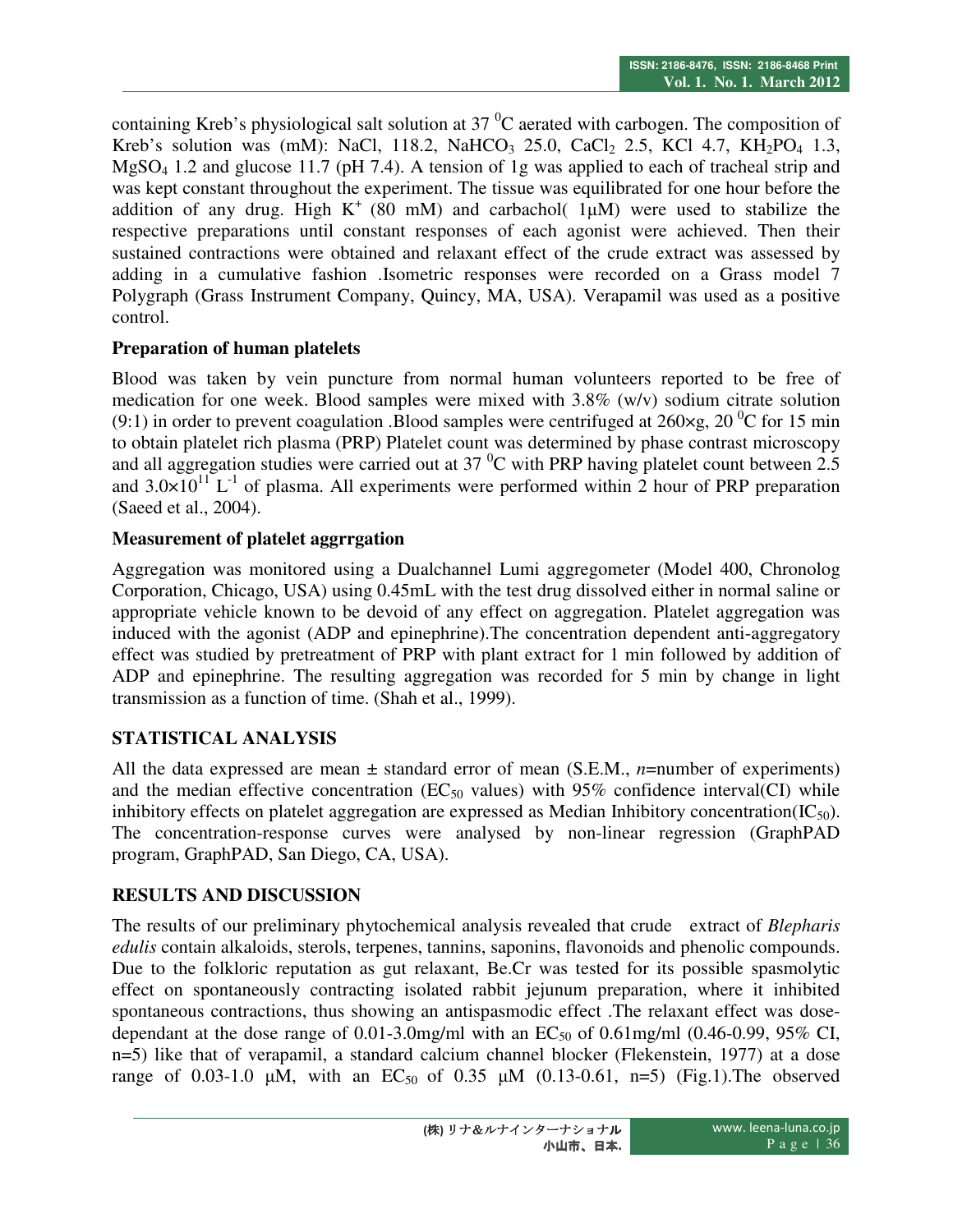antispasmodic effect of Be.Cr was reversible returning to normal spontaneous contractions within 2-4min of washing the tissue with fresh bathing physiological solution.

 In our earlier studies, we observed that the spasmolytic effect of medicinal plants is usually mediated through  $Ca^{++}$  channel blockade (Gilani et al., 2005). To assess whether the spasmolytic effect of *Blepharis edulis* was also mediated via similar mechanism, it was tested on the high K<sup>+</sup> (80mM)-induced contractions.  $K^+$  at high doses( $>$ 30mM) is known to cause smooth muscle contractions through opening of voltage-dependent L-type  $Ca^{++}$  channels, thus allowing the influx of extracellular  $Ca^{++}$  causing a contractile effect (Bolton, 1979) and a substance causing inhibition of high  $K^+$ -induced contractions is considered as a blocker of  $Ca^{++}$  influx(Godfrained et al.,1986). Following the peak effect of  $K^+$ , Be.Cr was added into the tissue bath in a cumulative fashion which caused dose-dependent relaxation at dose range 0.01-3.0 mg/ml with EC<sub>50</sub> value of 0.58 mg/ml (0.35-0.99, n=5) like that of verapamil at dose range of 0.03-0.3  $\mu$ M with an EC<sub>50</sub> of 0.13  $\mu$ M/ml (0.04-0.23, n=5) (Fig.2). This can be visualized as a result of restricted  $Ca^{++}$  entry through voltage-dependent calcium channels. Fig. 2 shows the doseresponse curves of  $Ca^{++}$ , constructed in  $Ca^{++}$ -free and K<sup>+</sup>-rich medium. Pre-treatment of tissue with Be.Cr produced rightward shift in the  $Ca^{++} DRC_S$  at concentration range 0.1-0.3mg/ml similar to verapamil which produced a shift in  $Ca^{++}$  curves at dose range of 0.03-0.1 $\mu$ M. The observed effect of Be.Cr to inhibit  $K^+$  contractions, followed by displacing effect of high concentrations of  $Ca^{++}$  suggest the presence of calcium antagonistic activity of this plant, therefore the speculation of possible involvement of  $Ca^{++}$  influx antagonistic mechanism is confirmed which might explain the traditional use of plant in hyperactive disease state of gut because the calcium channel blockers are well known to be effective in hyperactive gut diseases (Brunton, 1996).

Diverse plants are used in traditional medicine for respiratory tract diseases, bronchitis, cough, bronchopneumonia, whooping cough, inflammation of oropharynx and hiccocough (Oliver-Bever, 1983). Based on the use of *Blepharis eduli*s in hyperactive respiratory ailments, the plant extract was evaluated for its possible bronchodilator activity. Sustained contractions were induced by adding Carbachol (1 $\mu$ M) and high K<sup>+</sup> (80mM) to the tissue bath containing tracheal preparations. Be.Cr exerted inhibitory effect on high  $K^+(80m)$  -induced contractions at 0.03-1.0mg/ml with  $EC_{50}$  value of 0.33mg/ml (0.17-0.94) while inhibited carbachol (1 $\mu$ M)- induced contraction at higher dose range  $0.01\text{-}3$ mg/mL with  $EC_{50}$  value of  $0.47$ mg/ml  $(0.24\text{-}0.94)$ , suggestive of bronchodilator effect mediated possibly through CCB. These results were comparable to verapamil which inhibited of  $K^+(80m)$  and carbachol(1 $\mu$ M)-induced contraction with  $EC_{50}$  value of  $0.027 \mu M(0.019-0.037,n=3)$  and  $0.104 \mu M(0.068-0.159,n=3)$  respectively.

Interestingly, calcium channel blockers known to be useful as tracheal relaxants in disorders characterized by hyper responsiveness of respiratory tract (Kamei et al., 1992). This was also supported by our experimental settings.

Based on the medicinal use of *Blepharis edulis* as an anti-inflammatory remedy and knowing that platelets participate in inflammation responses (Levy-Toledano, 1999). Be.Cr was tested for its possible antiplatelet effect on human platelet-rich plasma against epinephrine and ADPinduced aggregation. Fig. 4 represents typical tracings, while the combined data from different experiments is plotted in Fig. 5. The observed inhibitory effect of Be.Cr on epinephrine-induced aggregation at relatively lower doses  $(0.125{\text -}1.0 \text{ mg/ml})$  with  $IC_{50}$  value 0.49 mg/ml than ADPinduced aggregation at high dose range $0.5$ -1.5 mg/ml with  $IC_{50}$  0.74mg/ml presents an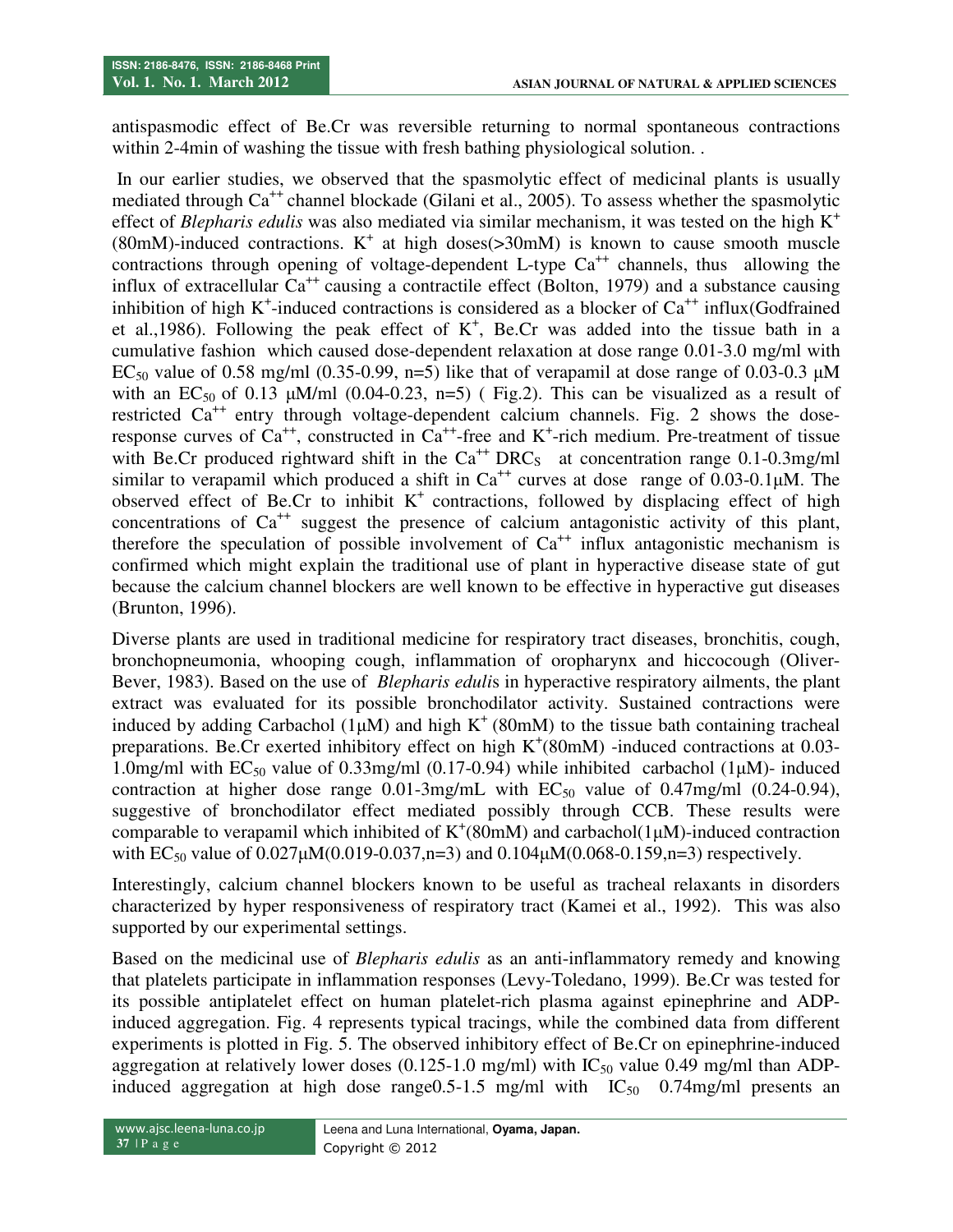interesting picture. Epinephrine is known to cause platelet aggregation through activation of  $\alpha_2$ adrenergic while ADP causes activation of P2Y1, P2Y12 receptors on platelets, resulting in inhibition of adenyl cyclase pathways, thus leading to decreased intracellular cAMP level which in turn raises cytosolic free  $Ca^{++}$  (Oury et al., 2006). Be.Cr possesses mixture of components likely to block both ADP and  $\alpha_2$ -adrenergic receptors by blocking calcium influx. Several studies have reported that calcium plays a crucial role in platelet aggregation .Platelet agonists are reported to cause a rise in intracellular  $Ca^{++}$  (Vinge et al., 1988) leading to platelet aggregation and this effect has been shown to be blocked by verapamil and diltiazem, standard calcium channel blocker. Studies have shown Calcium Channel Blockers have antiplatelet activity (Shah et al., 1997) .This fact was supported by crude extract whose antiplatelet activity may be attributed to calcium channel blocking effect.

The results of our preliminary phytochemical analysis revealed that presence of alkaloids, flavonoids amongst many other constituents, which have been shown to possess antispasmodic and calcium antagonist activities(Khalid et al., 2004). Flavonoids also possess bronchodilator activity (Ghyur et al., 2007) and antiplatelet aggregation activities ( Pignatelli et al., 2002). Tannins have beneficial role in diarrhea due to their astringent action (Heinrich et al, 1992). Phenolic compounds have also effect on platelet aggregation (Ruf, 1999) .Presence of such constituents in *Blepharis edulis* seeds may be responsible for some of the pharmacological activities observed in this study.

## **CONCLUSION**

The data obtained in this study indicate that *Blepharis edulis* possesses spasmolytic and bronchodilator effect mediated possibly through  $Ca^{++}$  antagonist property, which provides pharmacological basis for its usefulness in hyperactive gastrointestinal and respiratory disorders. Moreover, the observed antiplatelet aggregation activity may validate its folkloric use in inflammatory conditions by traditional users.

# **ACKNOWLEDGEMENT**

This study was supported by funds made available by Higher Education Commission of Pakistan under the program "Indiginous Scholarship" awarded to Ms.Fatima Saqib.

# **REFERENCES**

Baquar, S. R. (1989). Medicinal and poisonous plants of Pakistan(1<sup>st</sup> ed.) Karachi, Pakistan, pp.58-59.

Bolton, T.B. (1979). Mechanism of action of transmitters and other substances on smooth muscles. *Journal of Physiology Review* ,59, 606-718.

Brunton, L. L., 1996. Agents effecting gastrointestinal water flux and motility; emesis and antiemesis; bile acids and pancreatic enzymes, in: Hardman, J.G, Limbird L. E., Molinoff, P. B., Ruddon, R.W., Gilmann, A.G.(Eds.), *Goodman and Gillman's the Pharmacological basis of Therpeutics* (pp.917-936). New York: Mc Graw Hill.

Chatterjee, A., Sharma, N. J., Banerji, J.,& Bas, S. C., (1990). Studies on Acanthaceae-Benzoxazine glucoside and benzoxazolone from *Blepharis edulis* Pers. *Indian Journal of Chemistry,* 29(2), 132- 134.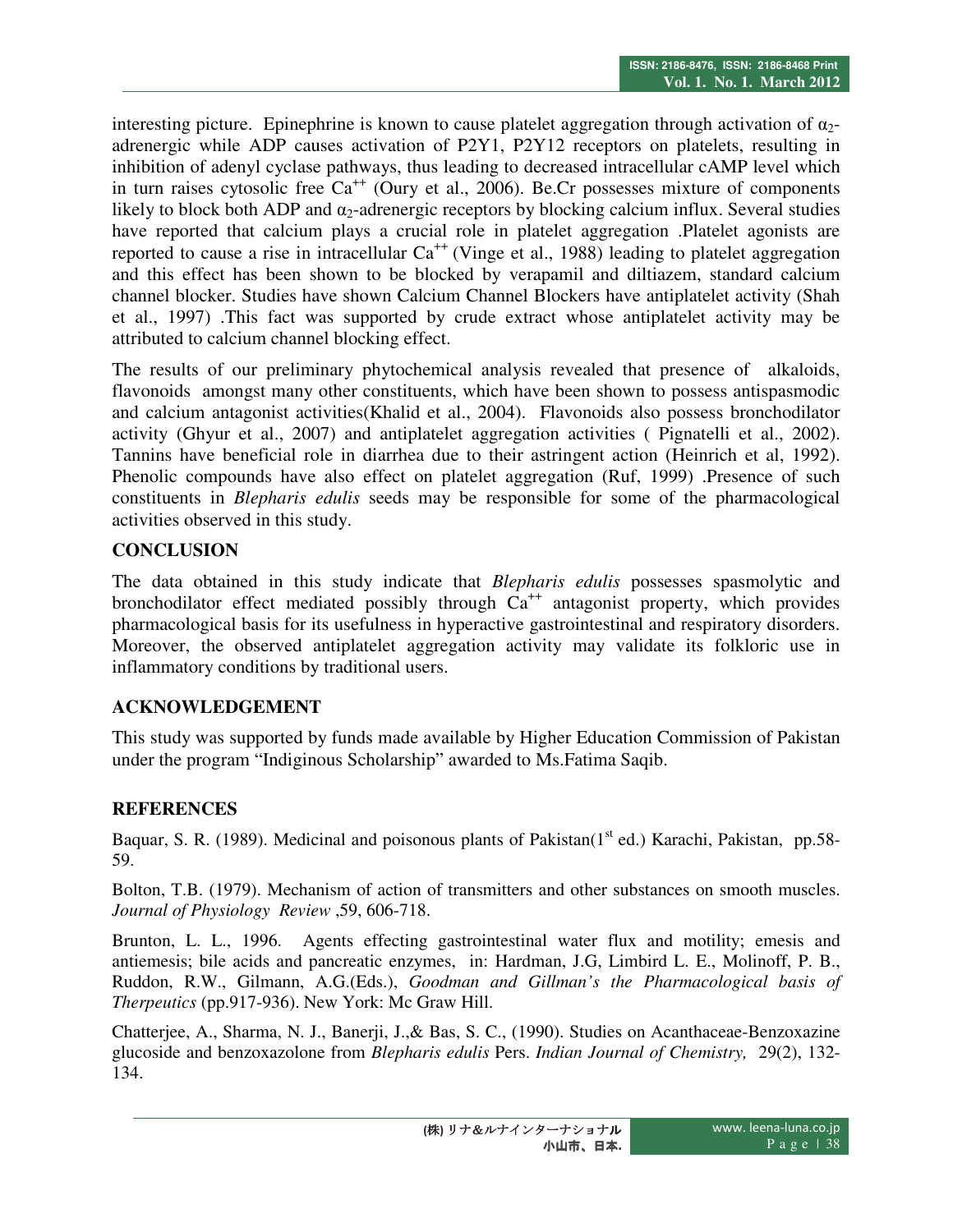Dymock, W., Warden C. J. H., & Hooper D. (1972). in, Pharmacographia Indica: A history of principal drugs of vegetable origin met within British India. Vol II., (Hakim Said M., Eds.) Institute of Health and Tibbi Research., Karachi, Pakistan, pp. 40-42.

Farre, A. J., Colombo, M., and Gutierrez, B., 1991. Differential effects of various  $Ca^{2+}$  antagonists. *General Pharmacology,* 22, 177-181.

Flecknstein, A., (1977). Specific pharmacology of  $Ca^{++}$  in myocardium cardiac pacemakers and vascular smooth muscle. Review of Pharmacology and Toxicology 17, 149-166.

Ghyur, M. N., Khan, H., & Gilani, A. H., (2007). Antispasmodic, bronchodilator and vasodilator activities of (+)-catechin, a naturally occurring flavonoid. *Archives of Pharmacal Research*, 970-975.

Gilani, A. H.., Bashir, S., Janbaz, K.H ., & Khan, A.,(2005). Pharmacological basis for the use of *Fumaria indica* in constipation and diarrhea. *Journal of Ethnopharmacology,* 96,585-589.

Gilani, A. H., Bashir, S., Khan, A., (2007). Pharmacological basis for the use *Borago officinalis* in gastrointestinal, respiratory and cardiovascular disorders. *Journal of Ethnopharmacology* 114, 393- 399.

Godfrained , T., Miller, R.,& Wibo. M., (1986). Calcium antagonism and calcium entry blockade. *Pharmacology Review* 38, 312-416.

Heinrich, M., Rimpler, H., & Barrera, N. A., (1992). Indigenous phytotherapy of gastrointestinal disorders in a low and mix community (Oaxaca, Mexico): ethnopharmacologic evaluation. *Journal of Ethnopharmacology,* 36, 63-80.

Hussein, A.S.M., Kingston, D. G. I., (1982). Screening of plants used in Sudan folk medicine for anticancer activity (II). *Fitoterapia* , 53(4), 119-123.

Kamei, J. Kasuya, Y., (1992). Antitussive effects of Ca<sup>++</sup> channel antagonists. *European Journal of Pharmacology* ,212, 61-66.

Kapoor, L. D., (1990)**.** Handbook of Ayurvedic medicinal plants. CRC Press, Florida, U. S, pp.77.

Keymanesh, K., Hamedi, J.,& Moradi, S., **(**2009). Mohammadipanah, F., Sardari, S.,. Antibacterial, antifungal and toxicity of rare Iranian plants. *International Journal of Pharmacology,* 5, 81-85.

Khalid, A., Haq, Z., Ghayur, M.N., Feroz, F., Rahman, A., Gilani, A. H., &Choudhary, M. I.,(2004).Cholinestrase inhibitory and spasmolytic potential of steroidal alkaloids. *Journal of Steroid Biochemistry and Molecular Biology,* 92, 477-484.

Kirtikar, K. R., Basu, B. D., (1987). in , Indian Medicinal plants,( Blatter, E., Caius, J. F., Mahaskr, K. S., eds ), Dehradun, India, Vol III,  $2<sup>nd</sup>$  ed, pp.1872-1873.

Levy-Toledano, S., **(**1999). Platelets signal transduction pathways: could we organize them into a hierarchy? *Haemostasis* , 29, 4.

National Research Council, NRC,(1996)**.** Guide for the Care and Use of Laboratory Animals. National Academy Press, Washington D. C., U.S.A, pp.1-7.

Oliver-Bever., (1983), Medicinal plants in tropical West Africa III. Anti-infective therapy with higher plants. *Journal Ethnopharmacology* ,9, 1-80.

Oury, C., Toth-Zsamboki, E., Vermylen, J., & Hoylaerts, M.F.,(2006).The platelet ATP and ADP receptors. *Current Pharmaceutical Design* ,12,859-875.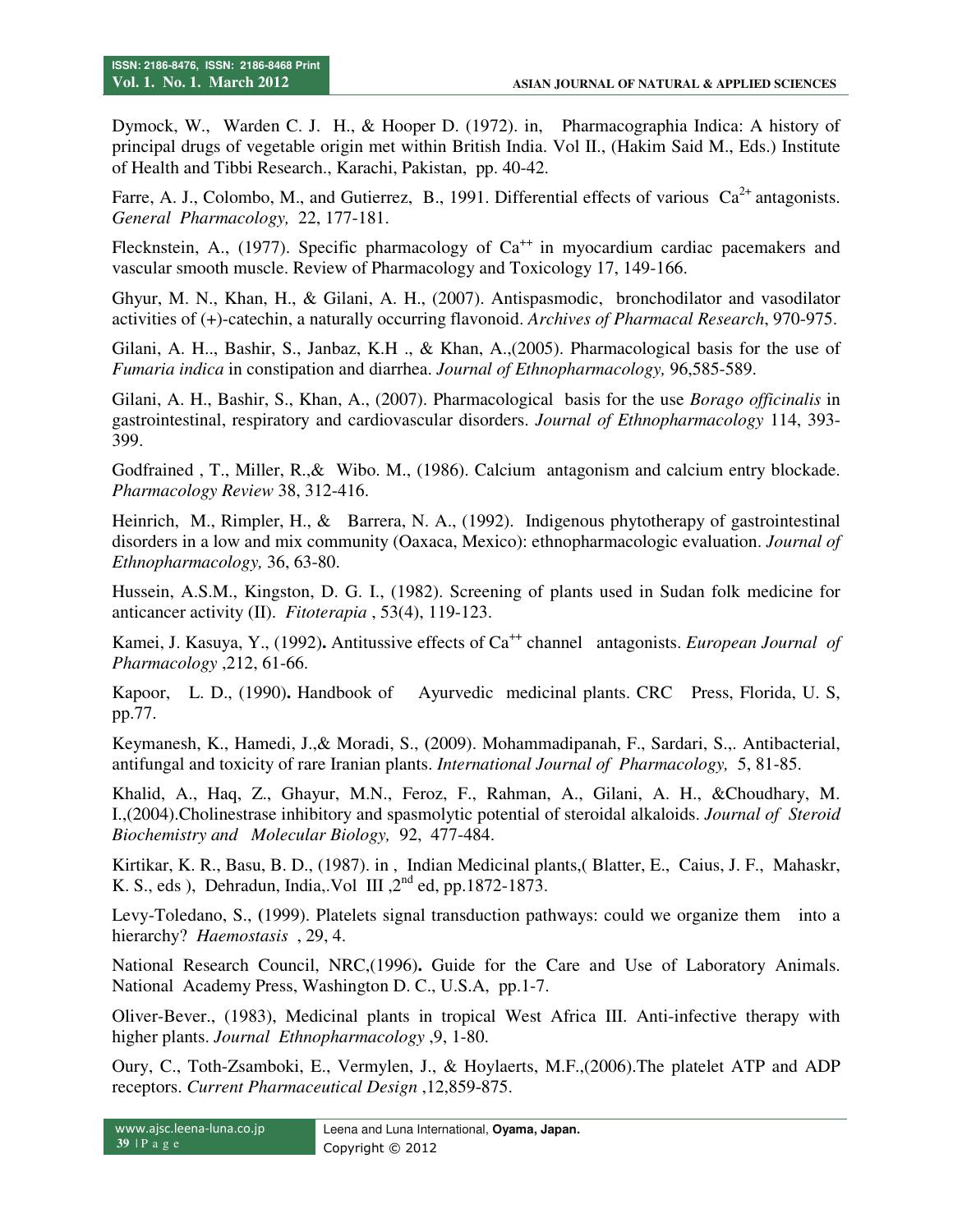Pignatelli, P., Pulcinelli, F. M., Celestini, A., Lenti, L., Ghiselli, A., Gazzanga, P.P., & Violi, F., (2002). The flavonoids quercitin and catechin synergistically inhibit platelet function by antagonizing the intracellular production of hydrogen peroxide. *American Journal of Clinical Nutrition*. 72, 1150- 1155.

Ruf, J.C., 1999. Wine and polyphenols related to platelet aggregation and atherothrombosis. *Drugs Experimental Clinical Research*. 25, 125-131.

Saeed, S. A., Rasheed, H., Fecto, F.A.W., Achakzai, M.I., Ali, R., Connor, J.D., and Gilani, A.H., (2004). Signalling mechanisms mediated by G-protein coupled receptors in human platelets. *Acta Pharmacologica Sinica ,* 25 (7), 887-892.

Sahu, A., Chatterjee, A., (1990). New synthesis of blepharin, the naturally occurring glycoside of 2 hydroxy-(2H, 4H)-1, 4-benzoxazine-3-one. Indian *Journal of Chemistry* ,29 (7), pp. 119-123.

Said, H. M., (1972). Hamdard Pharmacopoeia of Eastern medicine. Institute of Health and Tibbi Research., Karachi, Pakistan, pp.364

Shah, B. H. Safdar, B., Virani, S.S. Nawaz, Z., Saeed, S.A.,& Gilani, A. H, (1997). The antiplatelet aggregatory activity of *Acacia nilotica* is due to blockade of calcium influx through membrane calcium channels. *General Pharmacology*, 29, 251-255.

Shah, B. H., Siddiqui, A ., Qureshi, K. A., Khan, M., Rafi, S., Ujan, V. A., Yaqub, Y., Rasheed, H. & Saeed , S. A., (1999). Co-activation of Gi and Gq proteins exert synergistic effect on human platelet aggregation through activation of phospholipase C and  $Ca<sup>2+</sup>$  signaling pathway. *Experimental &Molecular Medicine,* 31 (1), 42-46.

Siess, W., (1989). Molecular mechanisms of platelet activation. *Physiological Review* 69, 58-78.

Surveswaran, S., Cai, Y.Z., Corke, H. & Sun, M., (2007). Systemic evaluation of natural phenolic antioxidants from 133 Indian medicinal plants. *Journal of Food Chemistry* 102, 938-953.

Tona, L., Kambu, K., Ngimbi, N., Cimaga, K., & Vlietnick, A. J., (1998). Antoamoebic and phytochemical screening of some Congolese medicinal plants. *Journal of Ethnopharmacology* 61, 57-65.

Usmanghani, K., Seed, A.,& Alam, M. T., (1997). Indusyunic Medicine; Traditional Medicine of Herbal, Animal, and Mineral Origin in Pakistan, University of Karachi Press, Pakistan, pp.123-124.

Van-Rossum, J. M., (1963). Cumulative concentration-response curves II. Techniques for the making of concentration-response curves in isolated organs and the evaluation of drug parameters. *Archives Internationales de Pharmacodynamie ,* 143, 299-330.

Vinge, E., Anderson, T .L. G., and Larsson, B., (1988). Effects of some calcium antagonists on aggregation by adrenaline and serotonin on alpha adrenergic radioligand binding in human platelets. *Acta Physiol Scand* 133, 407-416.

Williamson, E.M., Okpako, D.T., Evans, F.J., (1998). Selection, Preparation and Pharmacological Evaluation of Plant Material. (pp.15-23) John Wiley&Sons, Chichester,.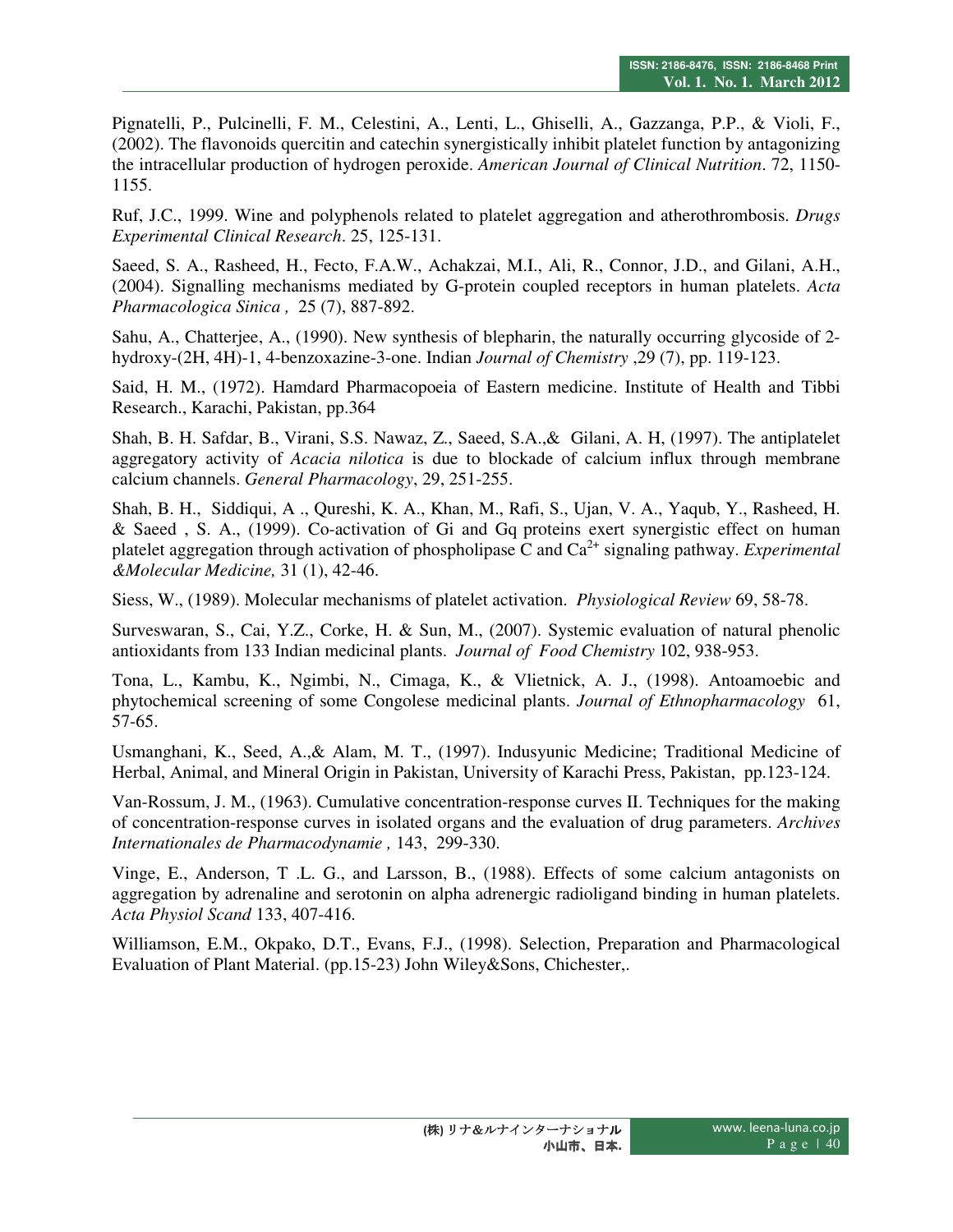**(a)** 



**Fig.1.** Concentration response curves showing the inhibitory effect of **(a)** *Blepharis edulis,* Pers. crude extract (Be.Cr) and (b) verapamil on spontaneous and  $K^+(80m)$ -induced contractions in isolated rabbit jejunum preparations. Values shown are mean  $\pm$  S.E.M of 3-5 observations.

 www.ajsc.leena-luna.co.jp **41** | P a g e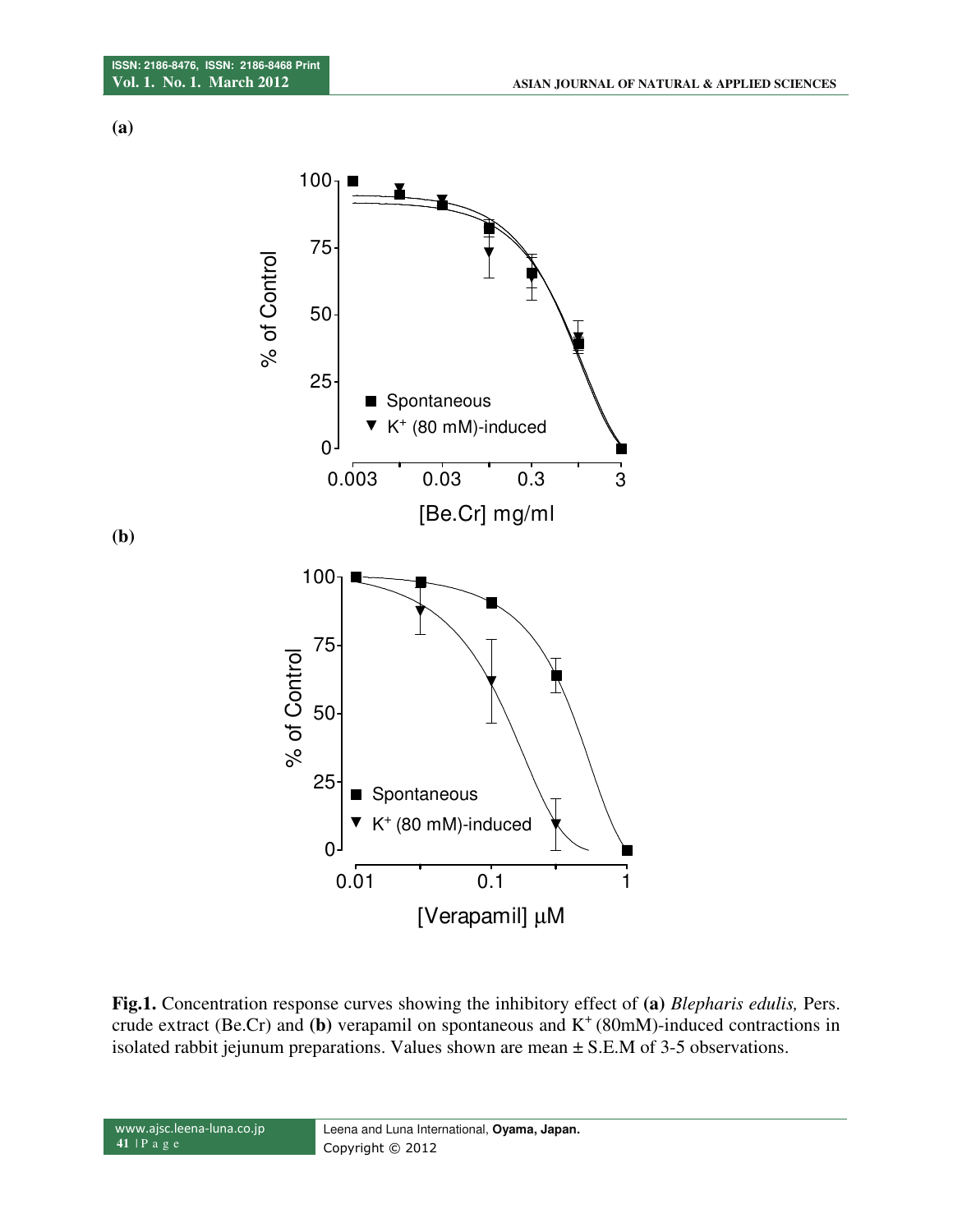

**Fig. 2.** Concentration response curves of  $Ca<sup>++</sup>$  in the absence (control) and presence of different concentrations of crude extract of **(a)** *Blepharis edulis,* Pers. (Be.Cr) and **(b)** verapamil in isolated rabbit jejunum preparations. Values shown are mean  $\pm$  S.E.M of 5-6 observations.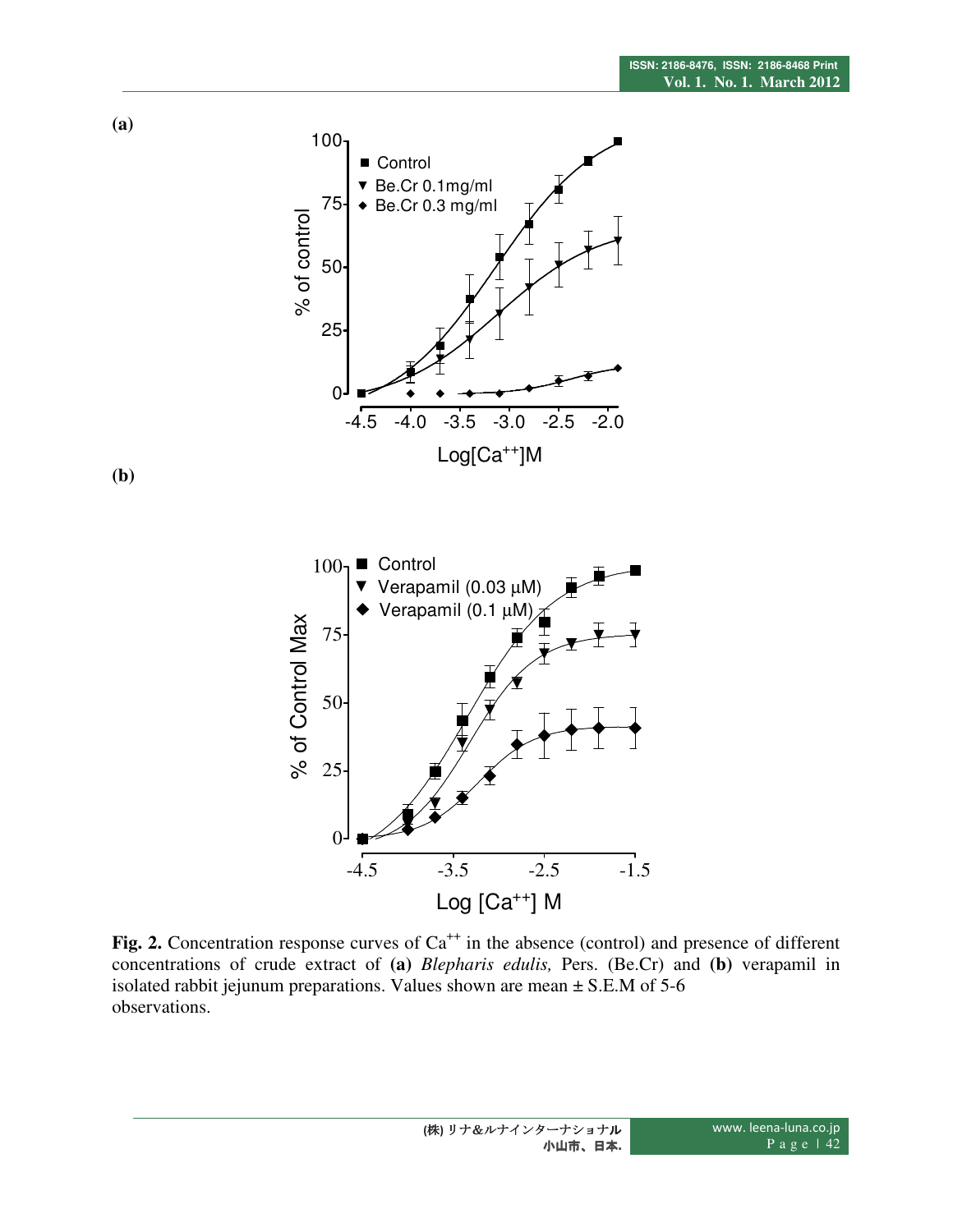

**Fig. 3:** Concentration response curves showing the inhibitory effect of **(a)** crude extract of *Blepharis edulis* (Be.Cr) and (b) verapamil on K<sup>+</sup>(80mM)-induced and Carbachol(1µM)-induced contractions in isolated rabbit trachea preparations. Values shown are mean ± S.E.M of 3-5 observations.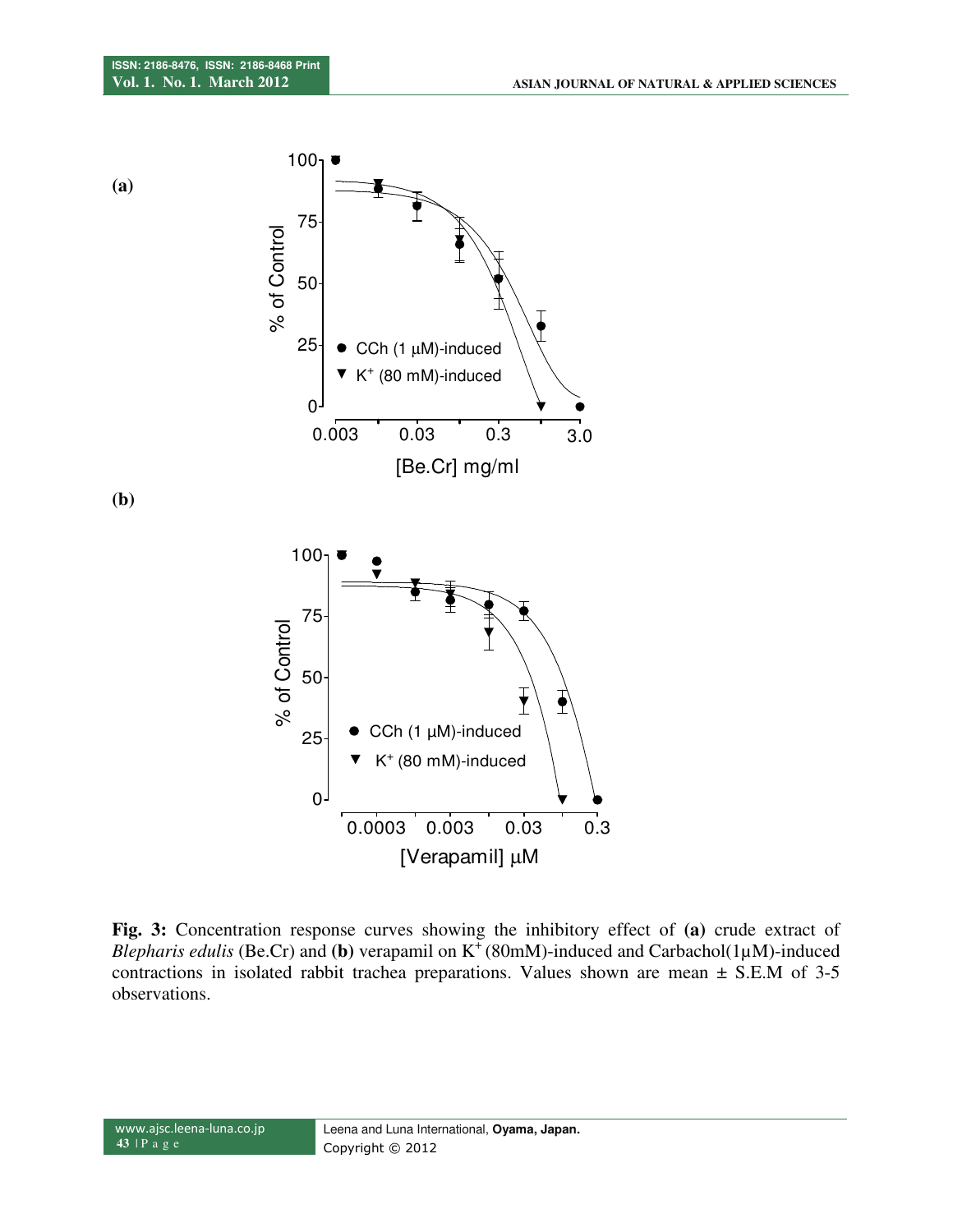

 **(b)** 



**Fig. 4**. Tracing showing the inhibitory response of different concentrations of crude ethanolic extract of *Blepharis edulis*, Pers (Be.Cr) on human platelet aggregation induced by (a) Ephinephrine (b) ADP.